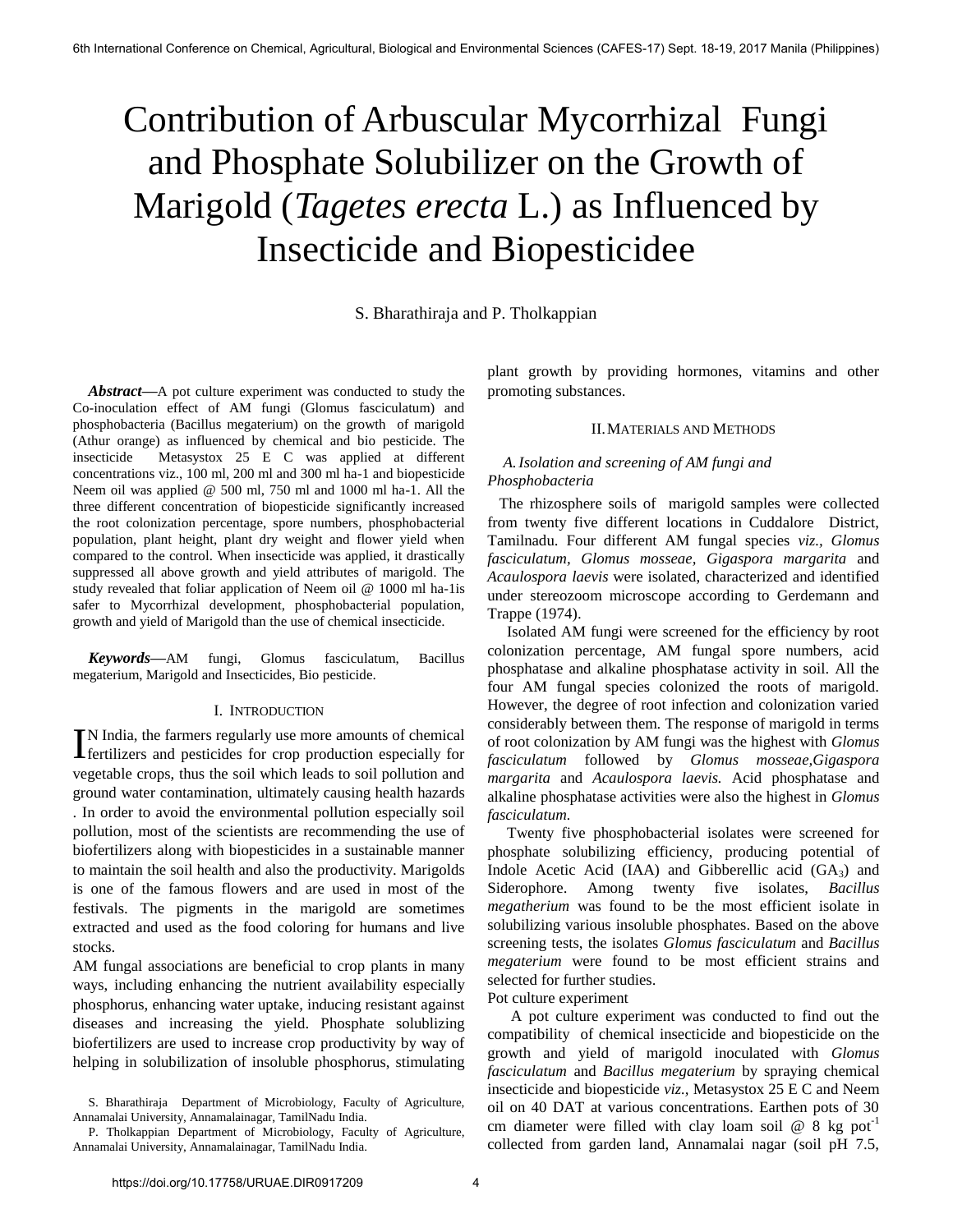available N 210 kg ha<sup>-1</sup> and available phosphorus 16.71 kg ha<sup>-1</sup> <sup>1</sup>). The recommended dose of inorganic fertilizer 40:50:30 kg/ha respectively. Seven treatments were maintained with inoculation in which unsprayed served as control and three replications were maintained for each treatment under Randomized Block Design.

Treatment details 1

- $T_1$  : control
- : Metasystox  $25 \text{ E C } 100 \text{ ml ha}$
- $T_2$  <br> $^{1}$  +*G.fasciculatum+B.megaterium* : Metasystox 25 E C 200 ml ha<sup>-</sup>
- $T_3$  : McCasystox 25 E C 200 fm ha
- T<sup>4</sup> : Metasystox 25 E C 300 ml ha-1 +*G.fasciculatum+B.megaterium*
- 
- : Neem oil 500 ml ha
- T<sup>5</sup> 1 +*G.fasciculatum+B.megaterium*
- : Neem oil 750 ml ha
- T6 1 +*G.fasciculatum+B.megaterium*
- : Neem oil 1000 ml ha
- T7 1 +*G.fasciculatum+B.megaterium*

## **Per cent root colonization of AM fungi in marigold**

The percent root colonization of the marigold was determined by the method of Phillips and Hayman (1970).

# **Survey for the occurrence of AM fungal spores**

 AM fungal spore population was estimated by wet sieving and decanting method of Gerdemann and Nicolson (1963).

## **Phosphobacterial population**

 Enumeration of Phosphobacteria from the rhizosphere soils of marigold grown fields by serial dilution Sperber (1958).

## **Plant height**

 The plant height was recorded at 30, 60 and 90 DAT. The height was measured from the ground level to the tip of the growing point. The mean values were calculated and recorded in cm.

# **Determination of plant dry weight**

 The plant samples were collected from each treatment and their dry weight was determined by drying the samples in hot air oven at 60°C till a constant weight was obtained.

## **Numbers of flowers plant-1 and flower yield plant-1**

 The total numbers of flowers harvested from every plant in the first harvest to last harvest were added and expressed as total number of flower per plant.

## **Statistical analysis**

 The data recorded on various characters were statistically analysed as per the method by Gomez and Gomez (1984).

## III. RESULTS AND DISCUSSION

 Effect of AM fungi and phospobacteria on marigold influenced by chemical and biopesticide.

 The per cent root infection by inoculated marigold, increased with the advancement age of the plants. The maximum root infection AM fungal spore and PSB population were observed at 90 DAT**.**Neem oil (1000 ml) sprayed marigold plants were observed to have the maximum per cent root infection (93.56%) followed by 750 ml and 500 ml neem oil application. The least colonization was recorded (58.36%) at Metasystox 25 EC  $\omega$  300 ml ha<sup>-1</sup>. Neem oil increased the spore number also in marigold plants. 188, 187 and 186 spore numbers were recorded at 1000 ml, 750 ml and 500 ml of neem oil respectively. The minimum spore numbers were recorded at Metasystox 25 E C @ 300 ml ha<sup>-1</sup> (125).Spraying of chemical insecticides (Metasystox 25 E C  $\textcircled{a}$  300 ml ha<sup>-1</sup>.) affect the PSB population at 4.69  $10^6$ cfu g<sup>-1</sup>. The maximum PSB populations were observed in neem oil (1000 ml) applied plants(9.69 x  $10^6$  cfu g<sup>-1</sup>).

 More variation were observed in root colonization, AM fungal spore number and Phosphobacterial population in all treatments when insecticides were applied at a dose higher than the recommended quantity, it drastically suppressed the root colonization per cent, AM fungal spore number and phosphobacterial population as the result of toxic effect to *Glomus fasciculatum* and *Bacillus megatherium.* Neem oil increase the AM colonization and AM fungal spore number and phosphobacterial population.

The maximum plant dry weight  $(34.69 \text{ g plant}^{-1})$  and plant height (66.35cm) were registered in neem oil 1000 ml followed by 750 ml and 500 ml of neem oil sprayed plants. The least plant dry weight and plant height were recorded in Metasystox 25 E C  $\omega$  300 ml ha<sup>-1</sup> sprayed plants. The flowers yield were recorded on 90 DAT in neem oil (1000 ml) sprayed plants (175.16) followed by 750 ml and 500 ml neem oil sprayed plants. The numbers of flowers were increased with decrease in the dose of insecticides application above the recommended dose. Among the two different applications, chemical insecticide significantly reduced the number of flowers than the neem oil. The insecticides show very high degree of variation towards plant height, plant dry weight and flower yield. However, Metasystox 25 E C exhibited more reduction on the above characters. The least reduction was noticed in Neem oil at recommended dose  $\omega$  1000 ml ha<sup>-1</sup>. The study revealed that foliar application of neem oil at recommended dose is safer to mycorrhizal development, phosphobacterial population plant height, plant dry weight and flower yield than the chemical insecticides.

 Schmidt Brigitta et al. (2015) reported the AM fungi inoculation had the maximum plant height and biomass, also determining some physiological indexes, as transpiration, leaf area, chlorophyll content and dry matter of marigold. Leila Tabrizi et al (2015) ; Bharathiraja and Tholkappian (2011) also reported AM fungi inoculation showed superior plant growth and yield of marigold.